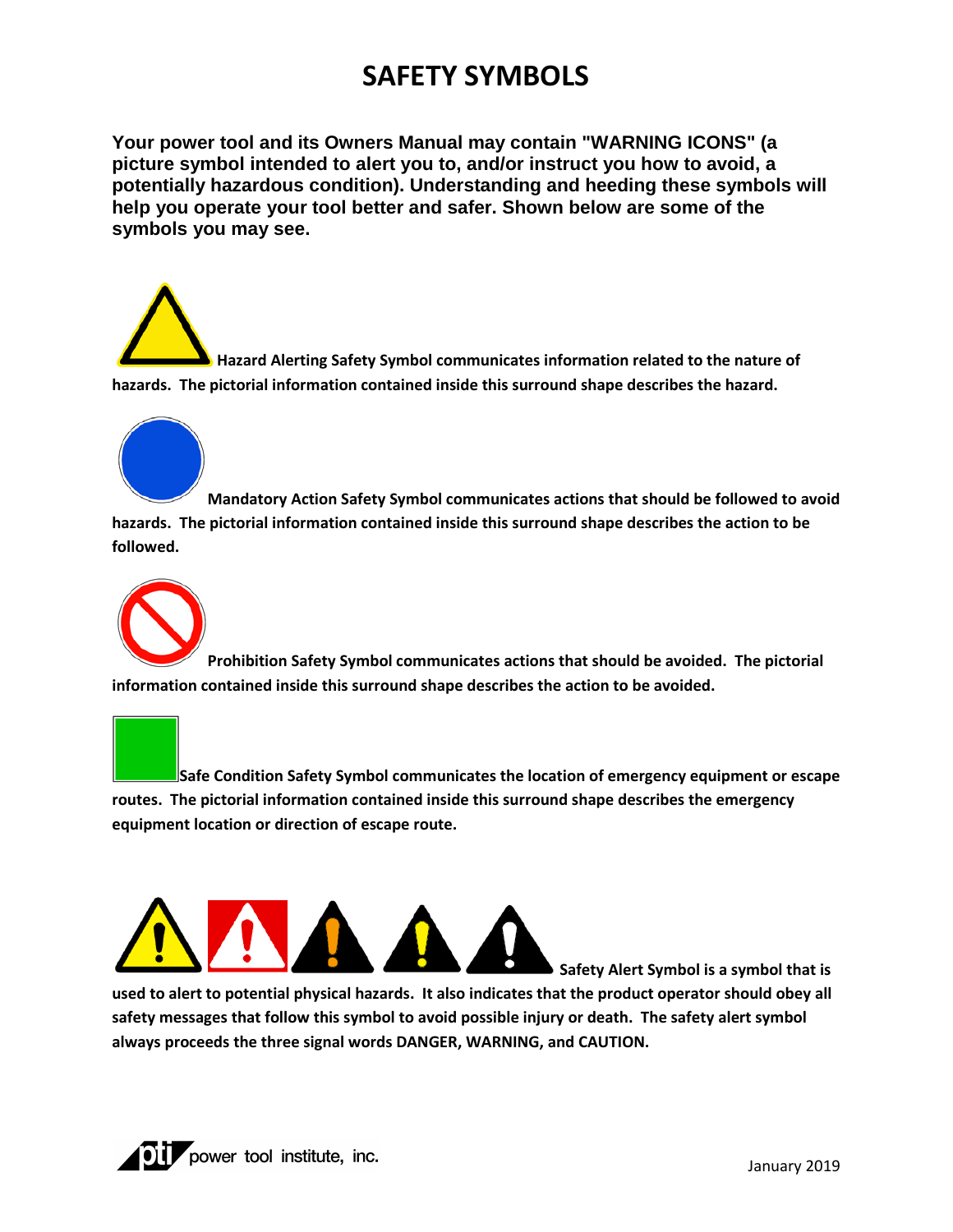## **SAFETY SYMBOLS**



**DANGER indicates a hazardous situation which, if not avoided, will result in death or serious injury.**



**WARNING indicates a hazardous situation which, if not avoided, could result in death or serious injury.**



**CAUTION indicates a hazardous situation which, if not avoided, could result in minor or moderate injury.**



**NOTICE is used to address practices not related to physical injury.**



**Safety instruction (or equivalent) signs indicate specific safety-related instructions or procedures.**



**Wear appropriate eye protection.**



**Wear appropriate eye protection and hearing protection.**



**Wear appropriate eye protection and respiratory protection.**